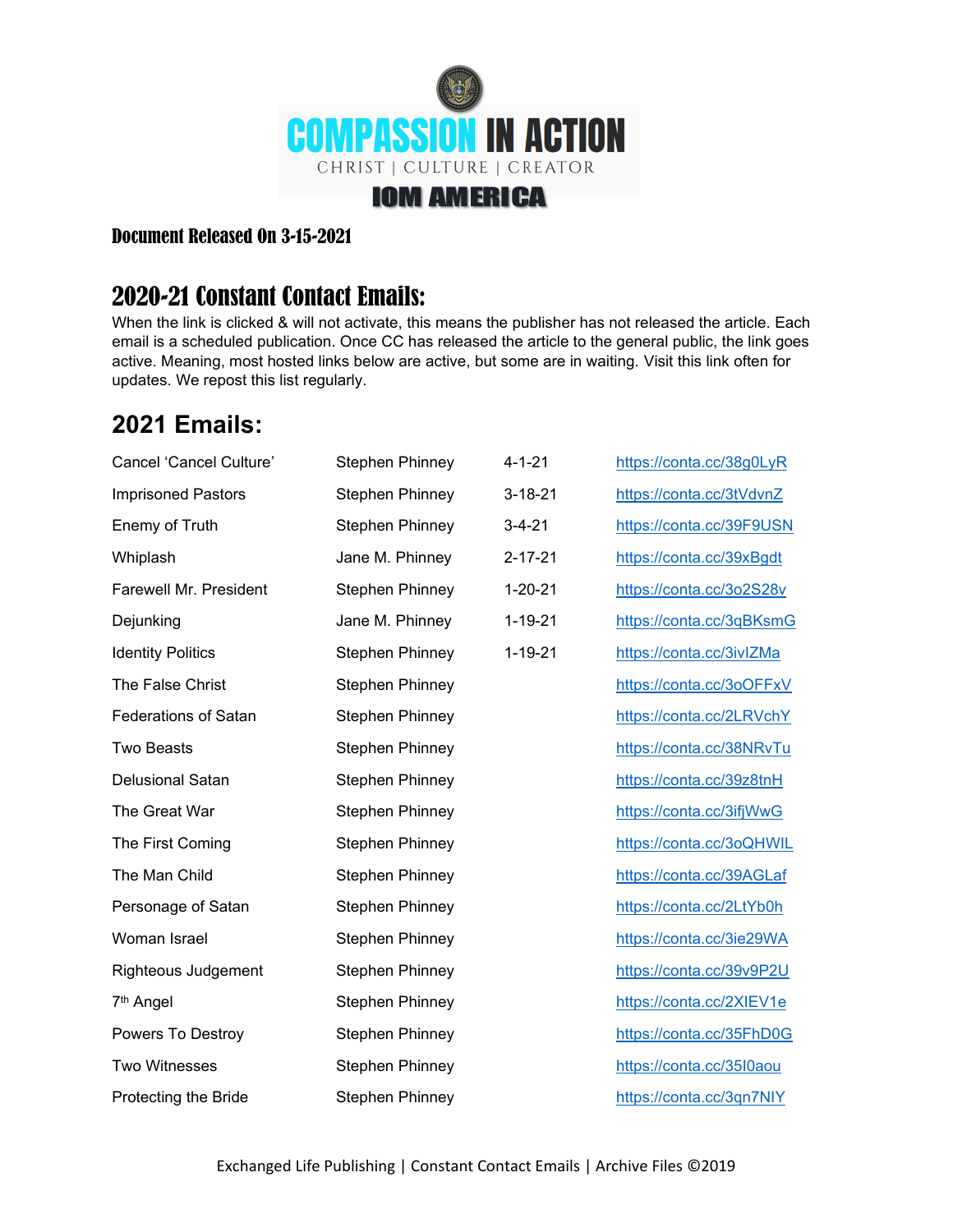Courtship of Christ Stephen Phinney <https://conta.cc/3qjK1NQ> Old Testament Marriage Stephen Phinney **<https://conta.cc/3bEshJ1>** The Little Book Stephen Phinney <https://conta.cc/3ifSwqd> The Wrong Tree **Mark Maulding Mark Maulding** <https://conta.cc/39kofCW> Right & Wrong **Mark Maulding Mark Maulding** <https://conta.cc/3nAlHpn> Blowing The Lid **Mark Maulding <https://conta.cc/3npASRR>** Lens of Religion **Mark Maulding <https://conta.cc/3q64hSP>** Lens of Family Mark Maulding <https://conta.cc/3s7vyXa> Your Worst Day Mark Maulding <https://conta.cc/2MLkjDw> How Did I Get Here? Mark Maulding <https://conta.cc/3s18yZP> Christians Never Share Mark Maulding <https://conta.cc/3s6Pb1q> Best-Kept Welcome Mark Maulding/Phinney <https://conta.cc/38qob4Y> Renouncing Faith **Stephen Phinney and Stephen Phinney** <https://conta.cc/3hBVpl1> Berisheet Prophecy 4 C.J. Lovic <https://conta.cc/38o6oeN> Berisheet Prophecy 3 C.J. Lovic <https://conta.cc/3pWmAdi> Berisheet Prophecy 2 C.J. Lovic <https://conta.cc/35jrM2O> Berisheet Prophecy 1 Phinney/C.J. Lovic <https://conta.cc/3bfpMg0> The Little Book **Stephen Phinney Stephen Phinney** <https://conta.cc/2LyvQoQ> Sixth Trumpet Stephen Phinney <https://conta.cc/3bh1odZ> Hell Not for Man **Stephen Phinney Stephen Phinney** <https://conta.cc/38lMgdi> Fifth Trumpet Stephen Phinney buttps://conta.cc/398kikx 3rd & 4th Trumpets Second Trumpet Sounds Stephen Phinney **Stephen Phinney** <https://conta.cc/3rX2bqe> First Trumpet Sounds Stephen Phinney <https://conta.cc/3no8xeL> My Centennial Blog diametric Jane M. Phinney that the https://conta.cc/3ojInfF Law Won't Save You **Frank Friedmann Example 20** https://conta.cc/3naMIEI Law & License **Frank Friedmann <https://conta.cc/389WfCE>** Freed From Law Frank Friedmann <https://conta.cc/2X7zRDv> The Hippie **Frank Friedmann** <https://conta.cc/389VYPU> Perversion of Law **Frank Friedmann Frank Highlann** <https://conta.cc/3ofKJLC> Purpose of the Law Frank Friedmann <https://conta.cc/3852PKp> The Choice **Frank Friedmann Frank Friedmann** <https://conta.cc/3hCu16l> Trading Receiving Frank Friedmann <https://conta.cc/356kdfX>

Stephen Phinney <https://conta.cc/2Xm6HjW>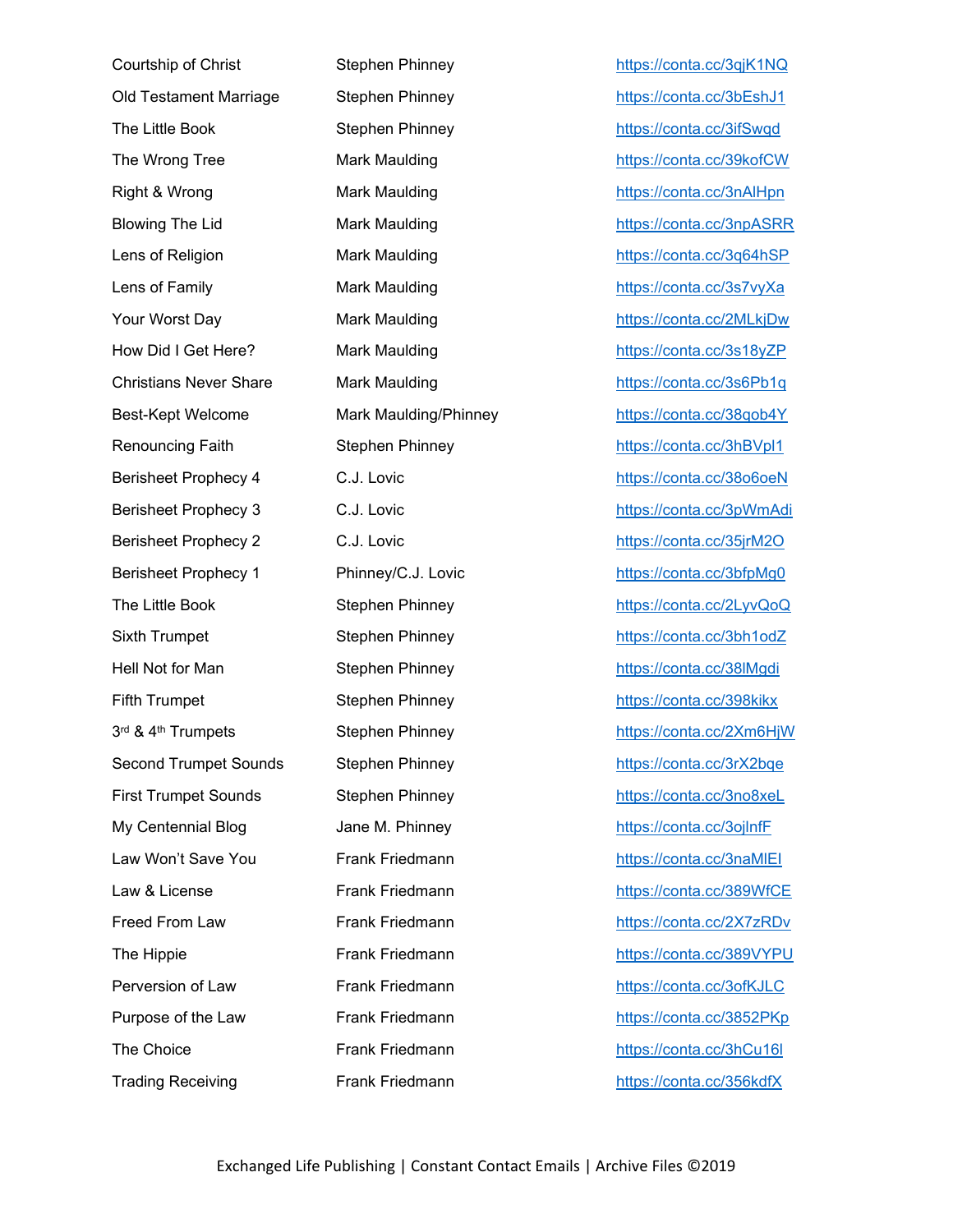You're In Heaven **Frank Friedmann Frank Friedmann** <https://conta.cc/385Pp0Q> Good and True **Frank Friedmann Frank Friedmann** <https://conta.cc/3hAlpgN> Experiencing God 2 Frank Friedmann <https://conta.cc/3n4FtZP> Experiencing God Frank Friedmann <https://conta.cc/3pJR3Lq> The Cross **Frank Friedmann** <https://conta.cc/389njlj> Forgiven Frank Friedmann <https://conta.cc/2X1BxhK> By the Spirit Frank Friedmann <https://conta.cc/3rNRvu4> Mind of Christ **Frank Friedmann <https://conta.cc/3pJOsBa>** Thirsty | Battery Life Frank Friedmann <https://conta.cc/3pItUcf> Inside Out Frank Friedmann <https://conta.cc/3rLT9wj> Mistaken Identity **Frank Friedmann** <https://conta.cc/387FPKQ> Theology of In Frank Friedmann <https://conta.cc/38U3Iof> What Happened Frank Friedmann <https://conta.cc/2X3VKDD> Who Are You 2 **Frank Friedmann <https://conta.cc/353zPRc>** Who Are You **Frank Friedmann** <https://conta.cc/3hDYO2P> Back to Basics **Frank Friedmann Frank Friedmann** <https://conta.cc/3rPpy4Y> Did God Lie? Frank Friedmann <https://conta.cc/3pFcjSH> Miscommunication Frank Friedmann <https://conta.cc/3rOhv8M> The Seven Trumpets Stephen Phinney <https://conta.cc/355IPp7> Seek & Found **Seek & Found Seek & Found Seek & Found Seek & Found Section** Jennifer Dean **https://conta.cc/38T8XV**j The Promise The Promise Jennifer Dean <https://conta.cc/3oa6OuK> Just Ask Jennifer Dean <https://conta.cc/3n3uQWV> Repentance Jennifer Dean <https://conta.cc/3b2mZGM> Great Reveal **State State State Jennifer Dean** <https://conta.cc/3pJ3NCg> Comparing Hearts **Comparing Hearts** Jennifer Dean **<https://conta.cc/3o3Hab4>** Confession Jennifer Dean <https://conta.cc/2X2nPvd> Washed Clean and Jennifer Dean and the <https://conta.cc/3pLGKGV> Exposing Our Hearts Jennifer Dean <https://conta.cc/3rOsoXS> Cleaning House **Cleaning House** Jennifer Dean <https://conta.cc/398csHN> Emotional Sabotage **Jennifer Dean Hermital <https://conta.cc/2KTM4sT>** Giving Thanks **Jennifer Dean** <https://conta.cc/351SBbK> Power of Thanksgiving and Jennifer Dean <https://conta.cc/3pLqV2Z> Praise Has Power **Jennifer Dean <https://conta.cc/3rK4wVq>**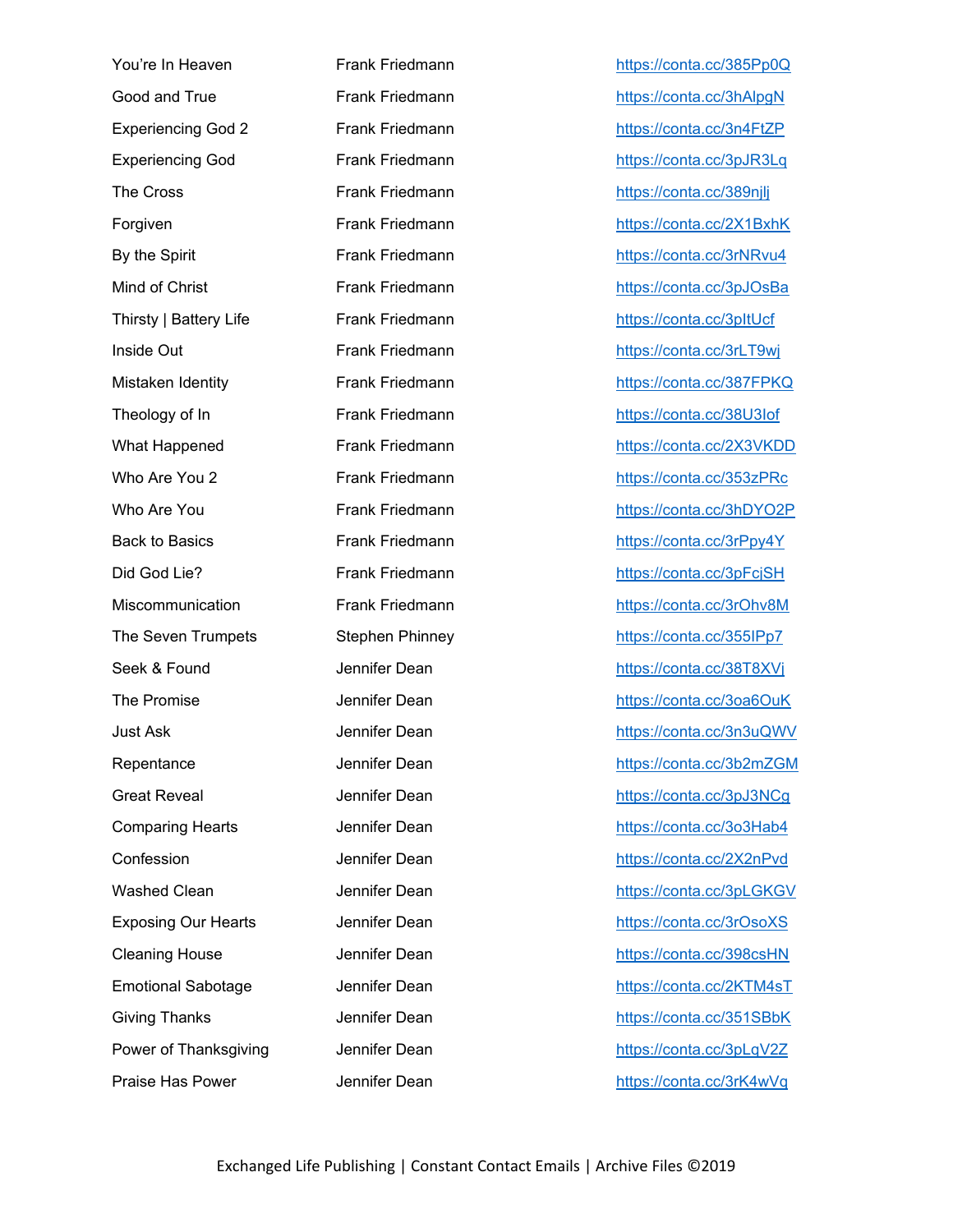| He Loves You                | Jennifer Dear |
|-----------------------------|---------------|
| Inflow Love                 | Jennifer Dear |
| <b>Extol Him</b>            | Jennifer Dear |
| <b>Real Relief</b>          | Jennifer Dear |
| <b>Real Results</b>         | Jennifer Dear |
| <b>Real Prayer</b>          | Jennifer Dear |
| Abdicate Ownership          | Jennifer Dear |
| <b>Divine Rest</b>          | Jennifer Dear |
| Human Wisdom                | Jennifer Dear |
| <b>Wrestling Match</b>      | Jennifer Dear |
| Seek & Find                 | Jennifer Dear |
| 2021 Year To Renouce        | Stephen Phir  |
| 144,000 Clothed White       | Stephen Phir  |
| After the Rapture           | Stephen Phir  |
| <b>Remnant Sealed</b>       | Stephen Phir  |
| 12 Temple Phases            | Stephen Phir  |
| The Holy Temple             | Stephen Phir  |
| The Sixth Seal              | Stephen Phir  |
| <b>Replacement Theology</b> | Stephen Phir  |
| <b>Tribulation Saints</b>   | Stephen Phir  |
| 5 <sup>TH</sup> Seal Opened | Stephen Phir  |
| 4 <sup>th</sup> Seal Opened | Stephen Phir  |
| 3RD Seal Opened             | Stephen Phir  |
| 2 <sup>nd</sup> Seal Opened | Stephen Phir  |
|                             |               |

## **2020 Emails:**

Grateful Receiver **Contact Access Contact Access** Jane Phinney **<https://conta.cc/38k5DCo>** 

n and the Loves The Loves States Attps://conta.cc/3rKIzFQ n <https://conta.cc/3rKFSE1> n <https://conta.cc/38QykXL> n and the original <https://conta.cc/2KMo1MC> n <https://conta.cc/385GLzh> n <https://conta.cc/38YG0Yi> n abdicate Ownership Jennifer Dean <https://conta.cc/3rLm0Rn> n bittps://conta.cc/3aWp6fr n <https://conta.cc/2KJbjhF> n <https://conta.cc/38TU4Cg> n and the Find Stephen <https://conta.cc/2WVO1av> 2021 They Tomas To Renounce Stephen Phinney <https://conta.cc/3hBVpl1> 144.000 <https://conta.cc/3nYLWXx> after the Rapture Stephen Phinney <https://conta.cc/3htoEqa> ney <https://conta.cc/3hue7ew> 12 Temple Phases Stephen Phinney Stephen Phinney Phinney Phinney Phinney Phinney The Holy Temple Stephen Phinney <https://conta.cc/3aTXwzs> nney <https://conta.cc/3rGBu95> and Theorem Theorem <https://conta.cc/37XPrI8> Tributation Schemen Stephen Phinney <https://conta.cc/3pxqSaL> They <https://conta.cc/2Kz92Wd> th Seal Opened Stephen Phinney <https://conta.cc/2MfuW18> <https://conta.cc/38Fx61D> nd Stephen Phinney <https://conta.cc/3aQTE1S>

God Understands Jennifer Kennedy <https://conta.cc/33dADmB> Missing Christ-as-Life James Wallace <https://conta.cc/37SzIIO> Out of Exile **State State State State M. Phinney Conta.cc**/3gmzqhd <https://conta.cc/3gmzqhd> The Man Child, Jesus Stephen Phinney <https://conta.cc/36zzNls> Proxemics | No Replies Stephen Phinney https://conta.cc/36mBQck Personage of Satan Stephen Phinney and <https://conta.cc/33ouJOQ> Your Peace **Vane M. Phinney Contact Accepts** Https://conta.cc/39bvpdV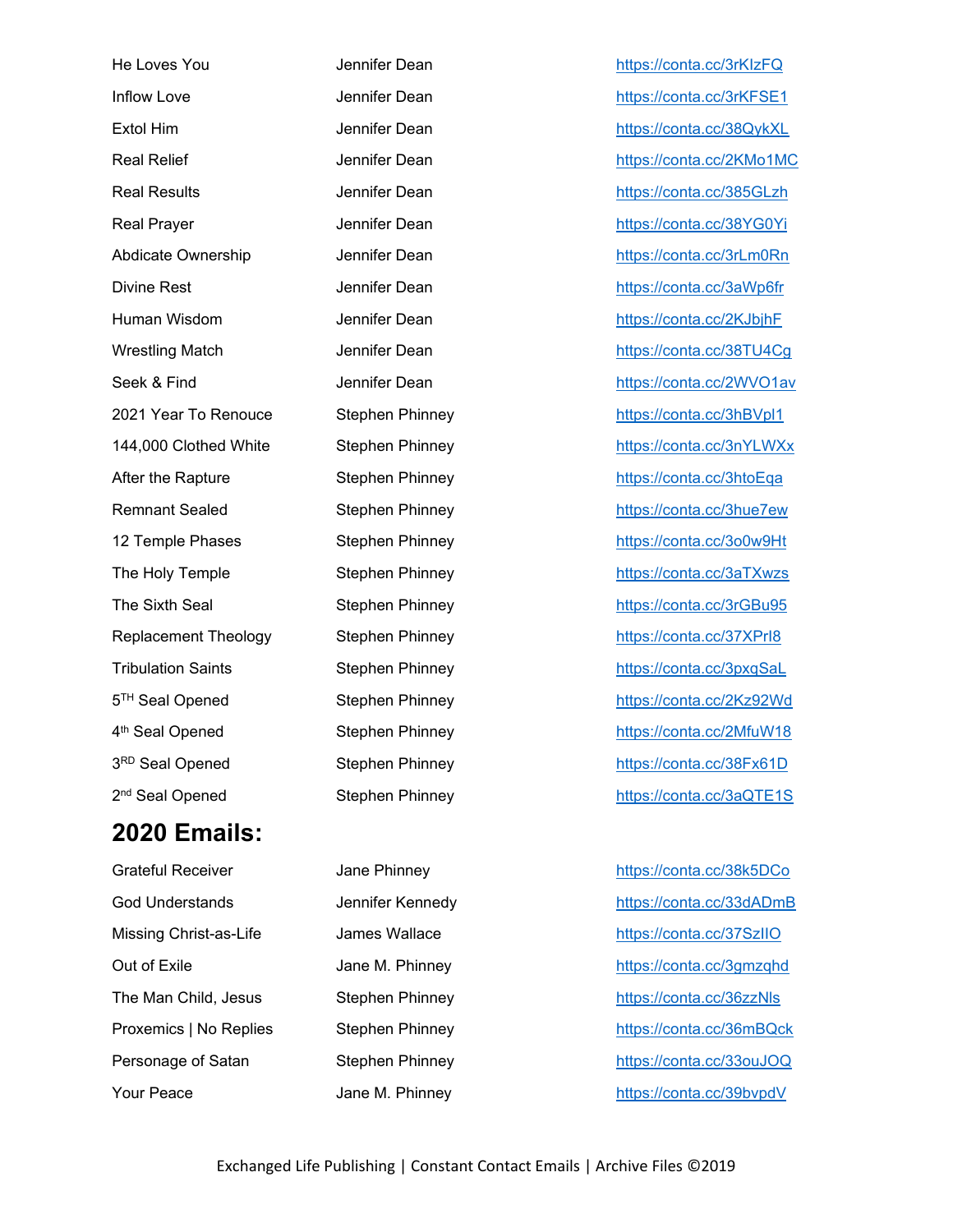| Tribute to Dr. Solomon              | Stephen Phinney |
|-------------------------------------|-----------------|
| Protecting the Constitution         | Stephen Phinney |
| A Mini-God Society                  | Stephen Phinney |
| <b>Christianized Social Justice</b> | Stephen Phinney |
| <b>Elections Reflections</b>        | Jane M. Phinney |
| Ab Lincoln Speaks   Socialism       | Stephen Phinney |
| Your Chapel Face                    | Jane M. Phinney |
| <b>Liberation Theology</b>          | Stephen Phinney |
| A Legacy of Loneliness              | Stephen Phinney |
| <b>Pleasant Places</b>              | Jane M. Phinney |
| Systemic Racism                     | Stephen Phinney |
| <b>Everyday Miracles</b>            | Jane M. Phinney |
| QAnon, Cult or Conspiracy           | Stephen Phinney |
| Joseph & The Prophets               | Stephen Phinney |
| The First Seal Opened               | Stephen Phinney |
| The Four Positions                  | Stephen Phinney |
| The Seven Seals                     | Stephen Phinney |
| Looking Into Heaven                 | Stephen Phinney |
| Church of Laodicea                  | Stephen Phinney |
| The Great Whore                     | Stephen Phinney |
| The Alive Church                    | Stephen Phinney |
| The Dead Church                     | Stephen Phinney |
| The Tolerant Church                 | Stephen Phinney |
| Pergumum Satan's Throne             | Stephen Phinney |
| The Bitter Church                   | Stephen Phinney |
| The Loveless Church                 | Stephen Phinney |
| The Number Seven                    | Stephen Phinney |
| Jesus Reveals Identity              | Stephen Phinney |
| 30-Keys Revelation                  | Stephen Phinney |
| NT History - Revelation             | Stephen Phinney |
| <b>Little Girl Lost</b>             | Jane M. Phinney |
| The Praying Drunk                   | Jane M. Phinney |
| I've Got Nothin'                    | Jane M. Phinney |

<https://conta.cc/36Y6yI8> Protecting the Constitution Stephen Phinney <https://conta.cc/32STzGt> A Mini-God Society in Stephen Phinney <https://conta.cc/3n43P6i> <u>Christianized Social Justice Stephen Philosophen Philosophen Philosophen Philosophen Philosophen Phi</u> <https://conta.cc/3lhGw8n> Ab Lincoln Speaks Https://conta.cc/3mUQDAo <https://conta.cc/3moaNCB> Liberation Theology Stephen Phinney <https://conta.cc/35ulz3v> A Legacy of Lonelinesr Stephen Phinney <https://conta.cc/3jgOKMk> <https://conta.cc/32KzQc0> <https://conta.cc/33vuTTM> <https://conta.cc/2Fzpvqo> QAnon, Cult or Conspiracy Stephen Phinney <https://conta.cc/3lOWXKj> <https://conta.cc/3idw3Kc> <https://conta.cc/2PTpsYl> <https://conta.cc/3arnCHI> y <https://conta.cc/311hqDn> <https://conta.cc/3kMDXv9> Arch of Laodin Church of Laodines://conta.cc/33V9Fk6 y the Great Music Methods://conta.cc/3kJThsD The Altride Church Stephen Phinney <https://conta.cc/31R3Q4D> <https://conta.cc/3h2hOXC> <https://conta.cc/2PTyQv2> Pergumum Satan's Throne Stephen Phinney <https://conta.cc/3kJihjG> The Bitter Church Stephen Phinney <https://conta.cc/31UAnGG> https://conta.cc/2DZcllM The Number Seven Stephen Stephen Stephen Stephen Stephen Stephen Stephen Stephen Stephen Stephen Stephen Stephen Stephen Stephen Stephen Stephen Stephen Stephen Stephen Stephen Stephen Stephen Stephen Stephen Stephen Steph y <https://conta.cc/31R8hwb> 30-Keys Revelation Stephen Philosophen Philosophen Philosophen Philosophen Philosophen Philosophen Philosophen P NT History – Revelation Stephen Phinney <https://conta.cc/3fZhFmt> <https://conta.cc/2E4RNrW> <https://conta.cc/3gSfPFe> <https://conta.cc/2XmZYqD>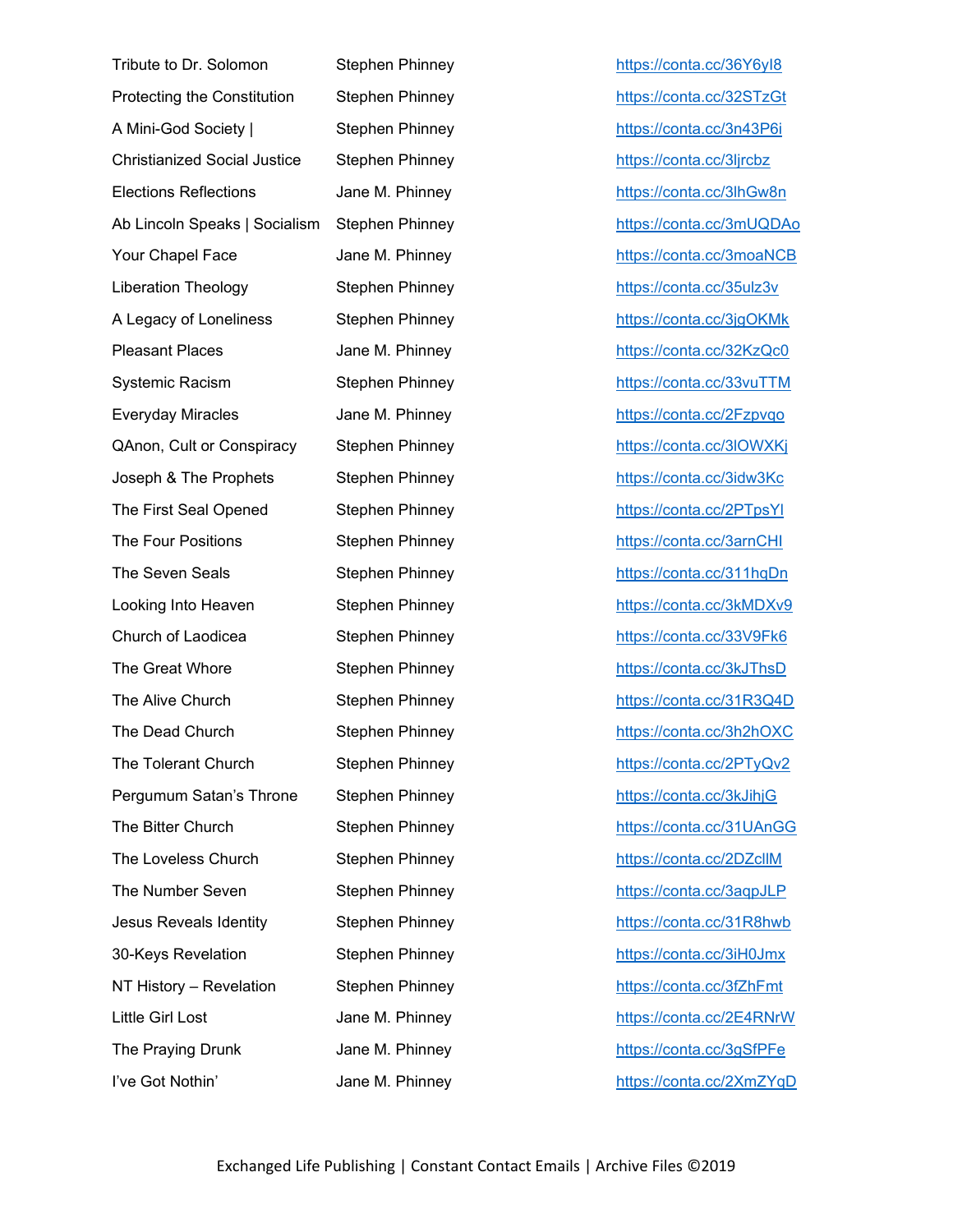| I Want More                 | Jennifer Dean  |
|-----------------------------|----------------|
| <b>God Understands</b>      | Jennifer Dean  |
| <b>Emptied to Be Filled</b> | Jennifer Dean  |
| <b>Perfect Peace</b>        | Jennifer Dean  |
| Live In Him                 | Jennifer Dean  |
| This Is Us                  | James Wallace  |
| Not Prejudice               | James Wallace  |
| <b>Worthless Worship</b>    | James Wallace  |
| <b>Dimensions of Cross</b>  | John Woodwar   |
| Humility                    | John Woodwar   |
| Exaltation                  | Lee LeFebre    |
| <b>Greater Deception</b>    | Lee LeFebre    |
| Deception in Garden         | Lee LeFebre    |
| <b>Our Vicotry</b>          | Lee LeFebre    |
| <b>Finished Work</b>        | Lee LeFebre    |
| <b>Great Treasure</b>       | Lee LeFebre    |
| <b>Resurrection Power</b>   | John Woodwar   |
| My Shepherd #2              | John Woodwar   |
| Lord My Shepherd #1         | John Woodwar   |
| <b>Employed By Grace</b>    | John Woodwar   |
| The Daily Cross             | John Woodwar   |
| The Last Word               | Jennifer Dean  |
| <b>Altard Light</b>         | Jennifer Dean  |
| <b>Altard Desires</b>       | Jennifer Dean  |
| Captive Thoughts            | Jennifer Dean  |
| The Tabernacle              | Jennifer Dean  |
| Catching My Breath          | Jane M. Phinne |
| Joseph & Prophets           | Stephen Phinn  |
| The Two Views               | Stephen Phinn  |
| The Four Quadrants          | Stephen Phinn  |
| Three Phases of REV         | Stephen Phinn  |
| <b>Uncharted Cleansing</b>  | Jennifer Kenne |
| Paid In Full                | Jennifer Kenne |

<https://conta.cc/39RTq8s> <https://conta.cc/33dADmB> <https://conta.cc/2XdpDBK> <https://conta.cc/2Xcp5vV> <https://conta.cc/3190WaK> https://conta.cc/33kNbbl e <https://conta.cc/30hLmuA> e <https://conta.cc/30eydlL> rd <https://conta.cc/39LHXY4> Humility John Woodward <https://conta.cc/3gho11F> <https://conta.cc/2PerNgg> <https://conta.cc/3hPxXiY> <https://conta.cc/3hOegIq> <https://conta.cc/3jX8cPR> <https://conta.cc/314J550> <https://conta.cc/2PdwC9v> rd <https://conta.cc/2XcF9y4> My Shepherd #2 John Woodward <https://conta.cc/3hUOMcC> Lord My Shepherd #1 John Woodward <https://conta.cc/2BKuqTN> rd By Grace John Woodward Https://conta.cc/33bEtfU The Daily Cross Human Muscle Daily Cross Articles John Woodward Muscle Daily Art New York Woodward Muscle Daily Muscle Daily Muscle Daily Muscle Daily Muscle Daily Muscle Daily Muscle Daily Muscle Daily Muscle Daily Muscle <https://conta.cc/39Ni4XB> <https://conta.cc/3gjUYub> <https://conta.cc/3fhtFiR> <https://conta.cc/2EEhoIR> <https://conta.cc/30bfdVk> Catching My Breath Jane M. Phinney <https://conta.cc/3iHccU0> Joseph & Prophets Stephen Phinney <https://conta.cc/3idw3Kc> The Two Views Stephen Philips://conta.cc/3eKs8SO The Four Contact Authorization of the Four Articles Stephen Philosophen Phinney Authorization of the Maria Stephen Stephen Stephen Phinney Stephen Stephen Stephen Stephen Stephen Stephen Stephen Stephen Stephen Stephen Ste Three Phases of Three Phinney Stephen Phinney Stephen Phinney Art Rev Stephen Phinney Stephen Phinney Stephen P edy Dean <https://conta.cc/37S1NzF> edy Dean <https://conta.cc/2zVncvu>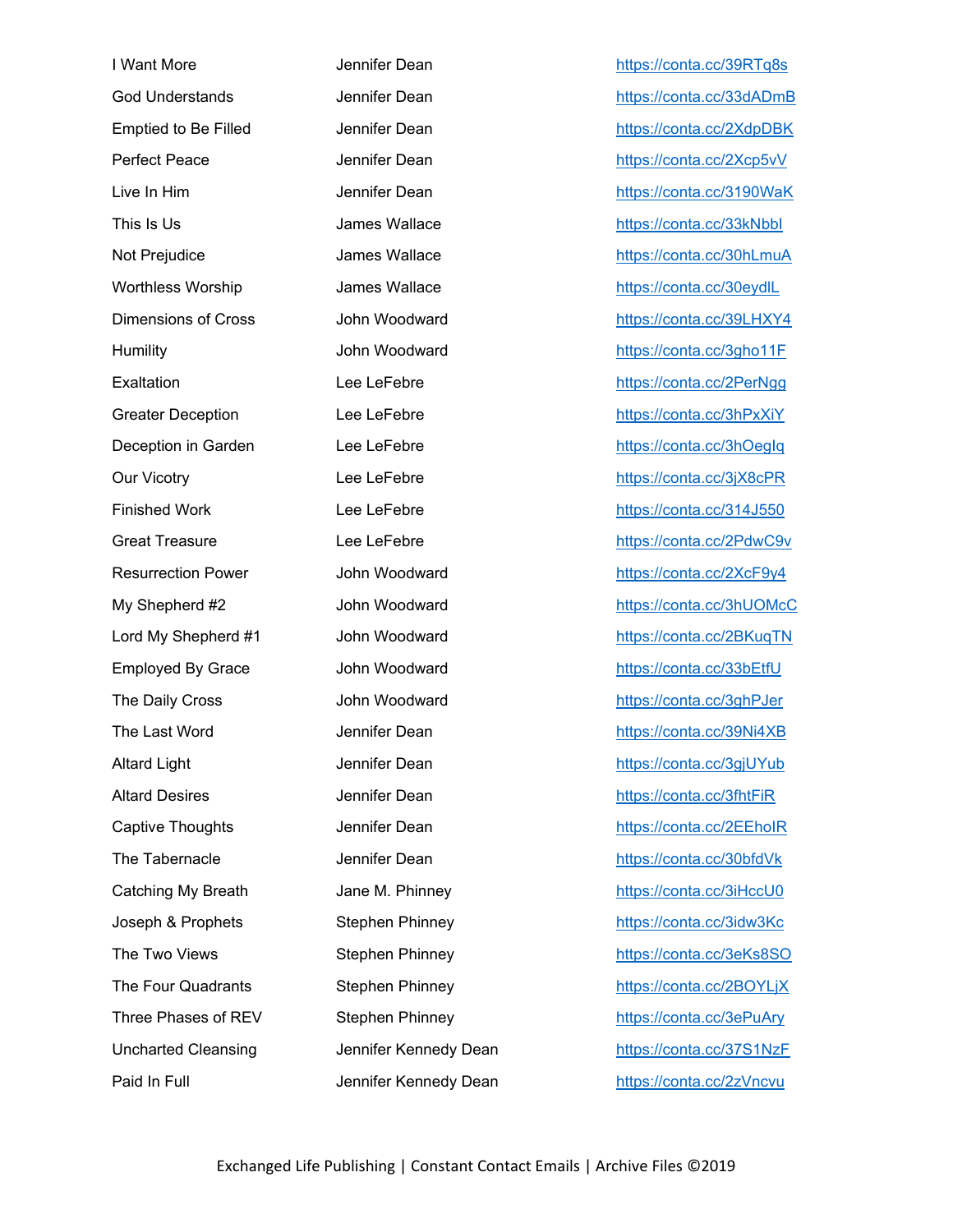| Pourch Swing                    | Jane M. Phinne  |
|---------------------------------|-----------------|
| Oh-h Wow                        | Jane M. Phinne  |
| Two Common Oposites             | Stephen Phinn   |
| Eschatology - Rapture           | Stephen Phinn   |
| Antifa Movement                 | Jennifer Suerth |
| COVID-20 Alert                  | Stephen Phinn   |
| Eschatology - 7-Churches        | Stephen Phinn   |
| Eschatology - Grand Intro       | Stephen Phinn   |
| Eschatology - Transcendent      | Stephen Phinn   |
| Eschatology - Overview          | Stephen Phinn   |
| <b>Limping Along</b>            | Jane M. Phinne  |
| <b>Rev Beginnings</b>           | Stephen Phinn   |
| Everey Effect Has               | James Wallace   |
| <b>Goddess Movement</b>         | Stephen Phinn   |
| What's Your Method              | James Wallace   |
| Springing a Leak?               | James Wallace   |
| Loyal & Trustworthy             | Jane M. Phinne  |
| <b>Eschatology Upside Wrong</b> | Stephen Phinn   |
| <b>Forgotten Treasures</b>      | James Wallace   |
| Sin Destroyer                   | Jennifer Kenne  |
| Epidemic                        | Jennifer Kenne  |
| Soul & Flesh                    | Jennifer Kenne  |
| Left Behind                     | Jennifer Kenne  |
| Tolerance                       | James Wallace   |
| You're So Vain                  | James Wallace   |
| Who Are You Listening To        | James Wallace   |
| Larger Christian Life           | John Woodwar    |
| Imitating Jesus                 | John Woodwar    |
| Psychologist                    | John Woodwar    |
| You Who Are Spiritual           | John Woodwar    |
| The New Name                    | Lee LeFebre     |
| <b>Identity Theft</b>           | Lee LeFebre     |
| Fear of Loss                    | Lee LeFebre     |

ey <u><https://conta.cc/3fKAgTp></u> Oh-h Wow Jane M. Phinney <https://conta.cc/3eW4lPI> Two Common Common Common Common Common Common Common Common Common Common Common Common Common Common Common Common Common Common Common Common Common Common Common Common Common Common Common Common Common Common Common C ey – Rapture Stephen Phinney <https://conta.cc/3crkpY3> م المطابع الوابعي الوابعي الجنوب المستخدم المستخدم المستخدم المستخدم المستخدم المستخدم المستخدم المستخدم المستخ COVID-20 Alert Stephen Phinney <https://conta.cc/2TEjJIj> ey – 7-Churches Stephen Phinney <https://conta.cc/3ekyCHo> ey – Grand International International International International International International International I ey – Transcendent Stephen Phitps://conta.cc/2Xx08e2 ey extending the overview of the <https://conta.cc/2ywOzuZ> Limping Along Jane M. Phinney <https://conta.cc/3c3sLF3> ey <https://conta.cc/2WXUmmG> everey Effect Has <https://conta.cc/2Zzb5i9> Goddess Movement Stephen Phinney <https://conta.cc/3dXYx7E> e what's Your Method Islam <https://conta.cc/3byYldx> Between the Leak of the Leak of the <https://conta.cc/2zCn6YU> Loyal & Trustworthy Jane M. Phinney <https://conta.cc/2zj3TLQ> ey <u><https://conta.cc/2Wb4qIO></u> Forgotten Treasures International International Articles And Treasures International Articles And Treasures In edy <https://conta.cc/3aSLHpe> edy <https://conta.cc/2VTUEL4> edy <https://conta.cc/2SnKa4u> edy <https://conta.cc/3fa864P> Property in the set of the <https://conta.cc/2WflVqc> You're So Vain States Music <https://conta.cc/2zLPBUg> Who Are You Listening To James Wallace <https://conta.cc/2SoHNOB> Larger Christian Life John Woodward <https://conta.cc/2KOhBsx> Imitation of the Unit of the Muslim Muslim Muslim Muslim Muslim Muslim Muslim Muslim Muslim Muslim Muslim Musl<br>The Muslim Muslim Muslim Muslim Muslim Muslim Muslim Muslim Muslim Muslim Muslim Muslim Muslim Muslim Muslim M<br> Psychologist John Woodward <mark><https://conta.cc/2VTE126></mark> You Who Are Spiritual Muslim Muslim Muslim Muslim Muslim Woodward Muslim Woodward Muslim Muslim Muslim Muslim Mu <https://conta.cc/3d7rhdX> <https://conta.cc/2YjAvzp> <https://conta.cc/2zJ0qq1>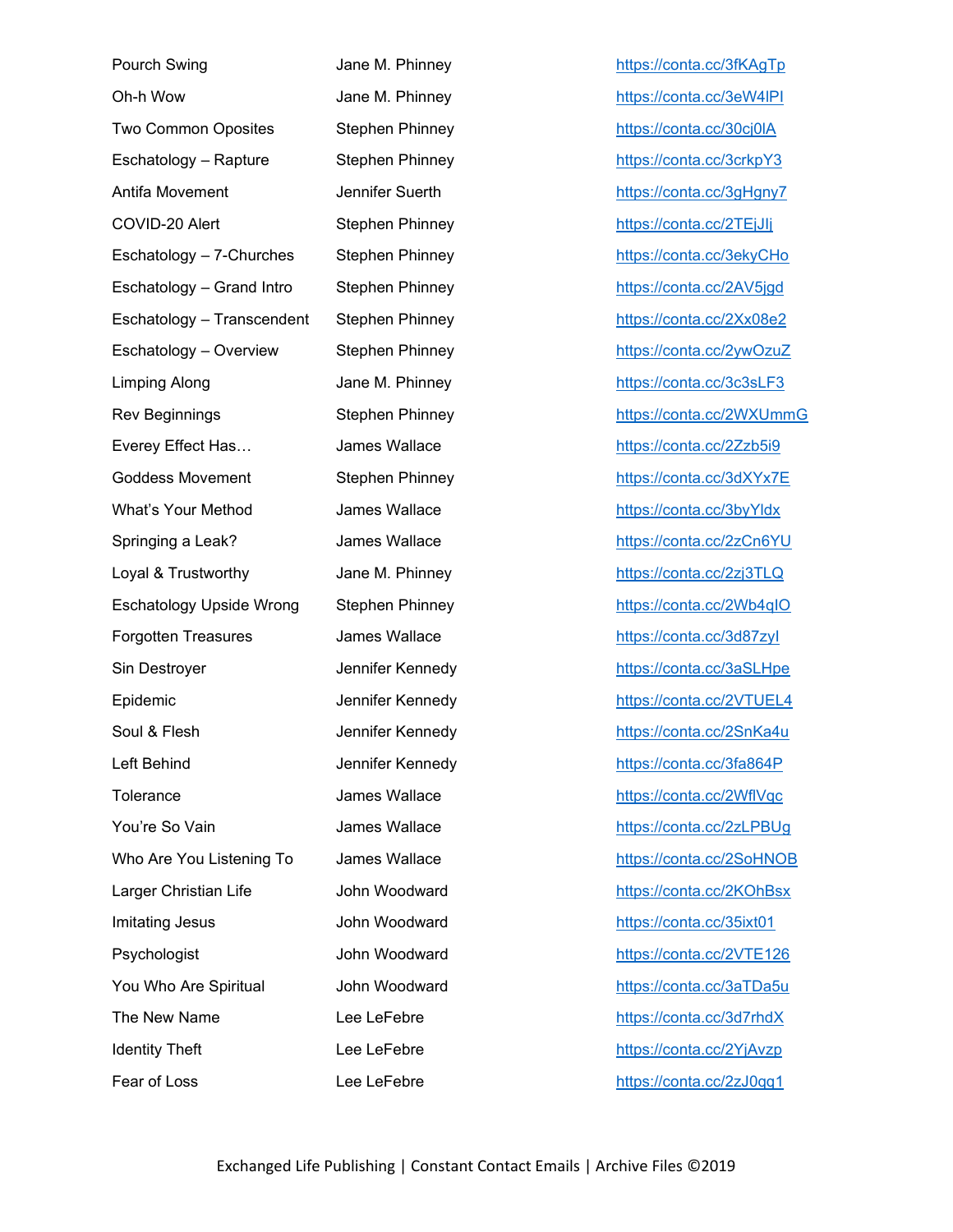Fear of Death **Lee LeFebre Lee LeFebre** <https://conta.cc/3f4YmsE> Fear, Anxiety & Stress Lee LeFebre <https://conta.cc/2Wck3OV> What Really Mattes **James Wallace Matter <https://conta.cc/2YjOVQ5>** Church After Pandemic Stephen Phinney <https://conta.cc/3cWcdQ5> Mind Wars **Mind Wars** Jane Phinney **<https://conta.cc/3bMAQi8>** COVID-19 Update IOM America <https://conta.cc/2S5kklE> Question Authority **Stephen Phinney Stephen Phinney** <https://conta.cc/2yAuG66> IOM COVID-19 Update IOM America <https://conta.cc/2RDMRye> Prayer of Relief **Accord Accord Jane Phinney <https://conta.cc/2Vx1DIn>** Christian Liars **Stephen Phinney Stephen Phinney** <https://conta.cc/2yaRSrf> The Unthinkable **Contact Contact Contact Contact Contact Contact Contact Contact Contact Contact Contact Contact Contact Contact Contact Contact Contact Contact Contact Contact Contact Contact Contact Contact Contact Conta** The Millennial Bubble Stephen Phinney <https://conta.cc/2xhlLGr> Constant Contact Report Constant Contact <https://conta.cc/3dYGrDq> Continuing Without Fear Jane M. Phinney <https://conta.cc/2JqqDeK> Sex-Trafficking GenZ Stephen Phinney <https://conta.cc/2wJcmXB> IM Online Church Service IOM America <https://conta.cc/2WO1fHF> Coronavirus Educate Stephen Phinney <https://conta.cc/2QVxbX1> Z-Diversity **Stephen Phinney Stephen Phinney** <https://conta.cc/2vBNBMI> Heart Dormez Jane M. Phinney <https://conta.cc/3968ai5> Heart Bad Movie Jane M. Phinney <https://conta.cc/3b5k5hs> Coronavirus Michael T. Snyder <https://conta.cc/3aLE2cP> Couse Update IOM America <https://conta.cc/39wc4lg> God Is A She Stephen Phinney <https://conta.cc/2vApqy3> Boys to Women Stephen Phinney <https://conta.cc/2vQkKnD> President's Day **Stephen Phinney Stephen Phinney <https://conta.cc/2OEXsHK>** There Is No God **Stephen Phinney Stephen Phinney** <https://conta.cc/37r2vDg> Superheroes Stephen Phinney <https://conta.cc/35x8N2t> IM My Flesh Stephen Phinney <https://conta.cc/2BVUl7x> CAL Political Series **IOM America IOM America** <https://conta.cc/2E9iVTF> Heart Undresses – Lost Jane Phinney <https://youtu.be/k5e7qTZ4dwo> So Long Self **Solution** John Woodward **<https://conta.cc/2s2hF24>** Finding Soul Rest John Woodward <https://conta.cc/2QTspIt> More Than Conquerors and John Woodward <https://conta.cc/2T3z7yy>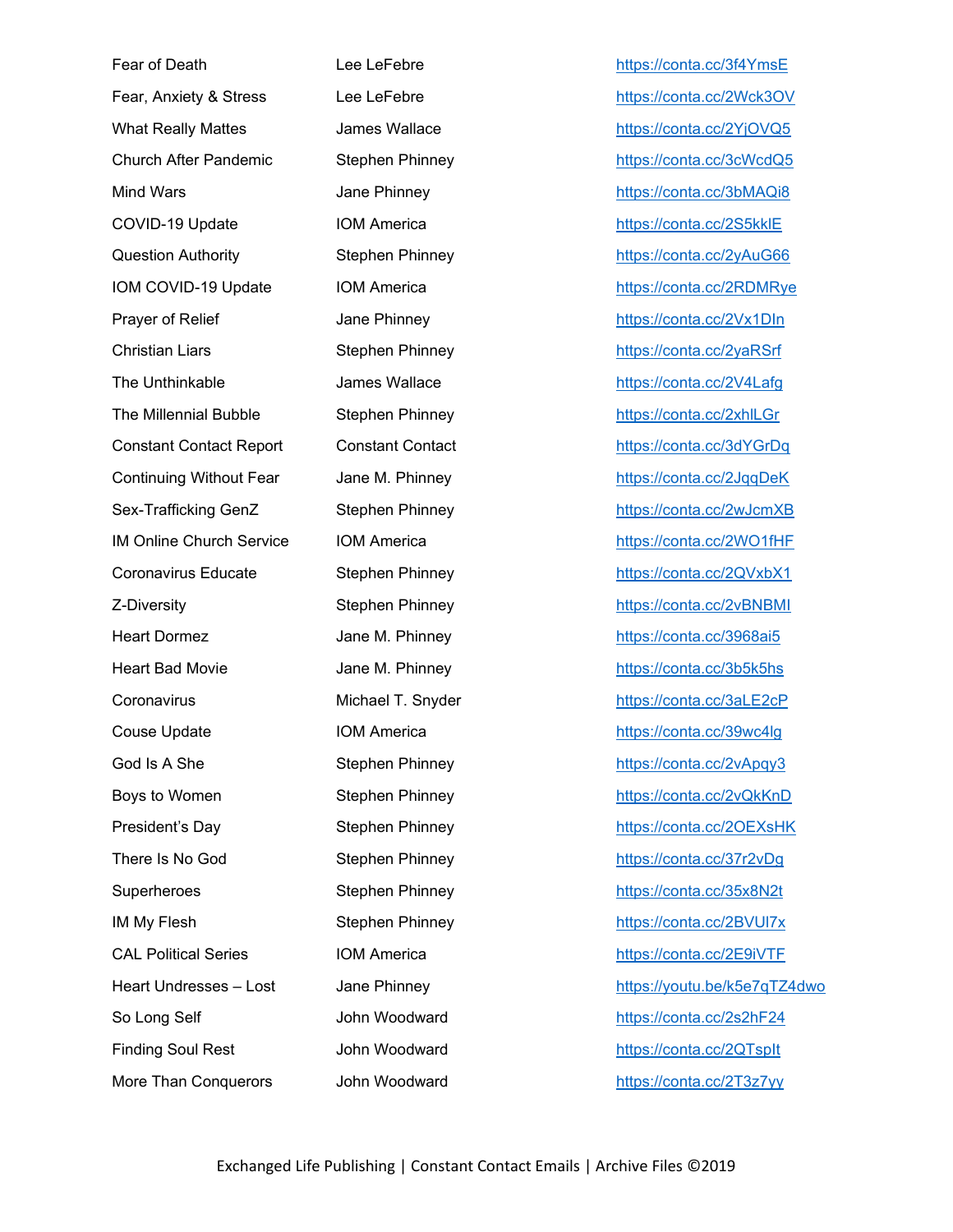| Doctor Is In                   | John Woodward             |
|--------------------------------|---------------------------|
| Encourage Self in God          | John Woodward             |
| Trump Is No Carter             | Michael Snyder            |
| <b>Blood Red Flag</b>          | Michael Snyder            |
| War With Iran                  | Michael Snyder            |
| Clean Inside and Out           | Jennifer Kennedy De       |
| <b>Transfused by His Blood</b> | Jennifer Kennedy De       |
| Christ In Us                   | Jennifer Kennedy De       |
| <b>Spectrum Salvation</b>      | Jennifer Kennedy De       |
| Holy Holy Holy                 | Jennifer Kennedy De       |
| <b>Restoring Glory</b>         | Jennifer Kennedy De       |
| No Imitations                  | Jennifer Kennedy De       |
| Choices                        | Jennifer Kennedy De       |
| <b>First Things First</b>      | Jane Phinney              |
| <b>Christian Law</b>           | Lee LeFebre               |
| <b>Book of Revelation</b>      | PragerU & IOM Ame         |
| <b>IM Lonely</b>               | Michael T. Snyder         |
| <b>CAL Political Series Ad</b> | <b>IM Worldview Schoo</b> |
| <b>IM Socialist</b>            | <b>Stephen Phinney</b>    |
| IM A Superhero                 | <b>Stephen Phinney</b>    |
| There Is No God                | <b>Stephen Phinney</b>    |
| <b>IM State of Reunion</b>     | <b>Stephen Phinney</b>    |
| Doing To Get                   | <b>Stephen Phinney</b>    |
| Root of Deception              | <b>Stephen Phinney</b>    |
| IM My Flesh                    | <b>Stephen Phinney</b>    |

<https://conta.cc/2T2VhAE> <https://conta.cc/37CwBTQ> <https://conta.cc/2QStrVj> <https://conta.cc/39PNzQo> <https://conta.cc/2tD6wp3> ean **Inside and Out Dean** <https://conta.cc/39OTAgr> Transfused by His Blood Dean <https://conta.cc/2QyfM6T> ean <https://conta.cc/2sJW13b> ean <https://conta.cc/2FpP5Lg> ean <https://conta.cc/2Qy0Hlz> ean <https://conta.cc/37LlWWZ> ean <https://conta.cc/2QY4BU5> ean <https://conta.cc/2N3NG0S> <https://conta.cc/39Tknbs> <https://conta.cc/34ditiy> Book of Revelation Price Articles://conta.cc/2sSp8Rp <https://conta.cc/2PMjsjz> LACT Political Series Address Address Address Address Address Address Address Address Address Address Address <https://conta.cc/36vFH42> <https://conta.cc/35x8N2t> <https://conta.cc/37r2vDg> <https://conta.cc/35j02sZ> <https://conta.cc/32J2wzb> <https://conta.cc/345dH6Q> <https://conta.cc/2BVUl7x>

**Dr. Stephen Phinney** International Consultant IOM America | IM Worldview Institute

[www.IOMAmerica.net](http://www.iomamerica.net/) [drphinney@iomamerica.org](mailto:drphinney@iomamerica.org)